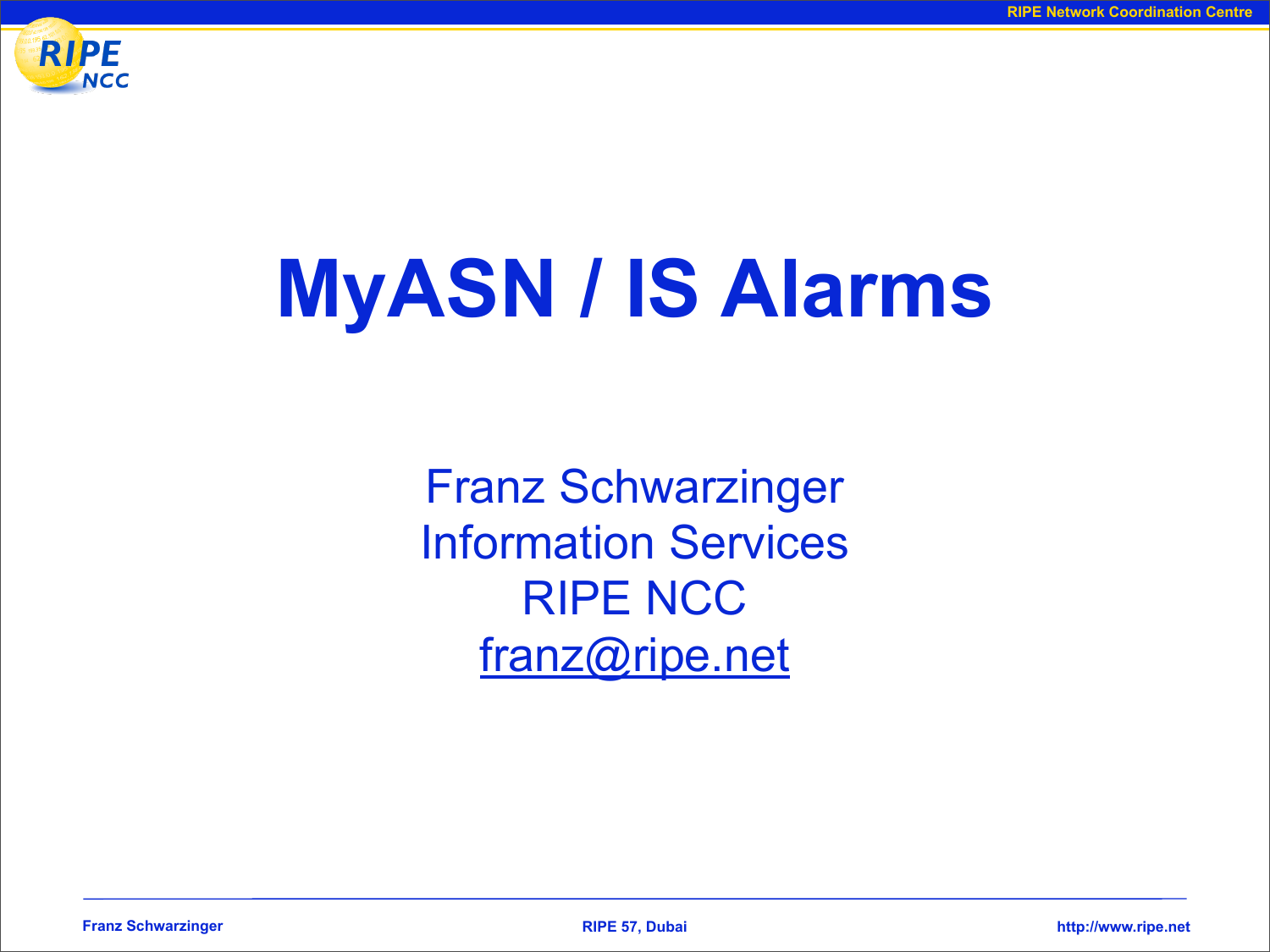

### **Questions**



## **Do you know when your Prefix gets hijacked?**

# **Soon you will!**

### **Do you know when your Transit providers suddenly change?**

**Franz Schwarzinger RIPE 57, Dubai http://www.ripe.net**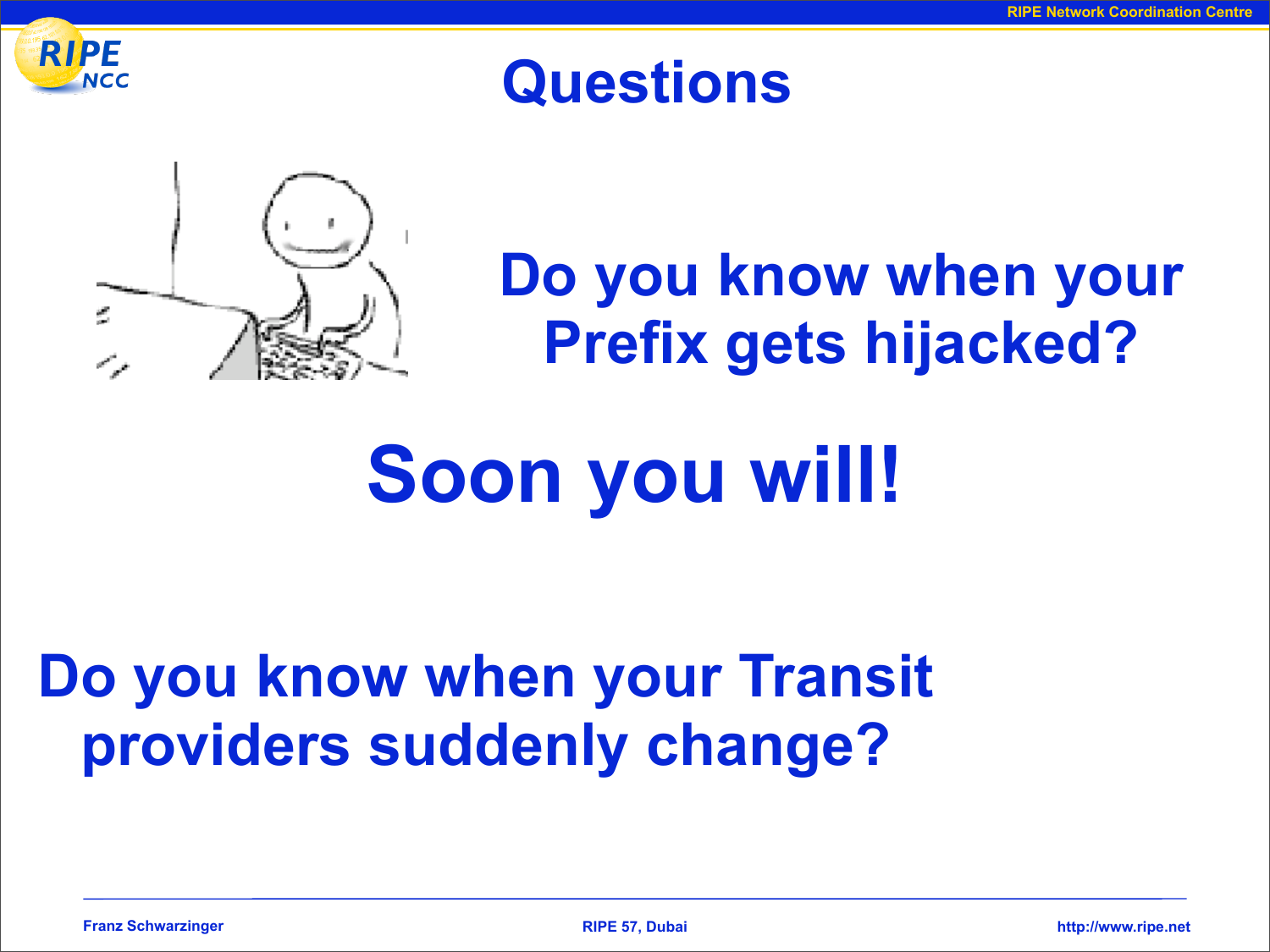

## **MyASN Overview**

- RIS' alarm system
	- 15 RRCs
	- 620 peers



- Notifies users when:
	- someone else announces their prefix
	- someone unexpectedly gives transit to them
- Notifies users by Syslog or Email

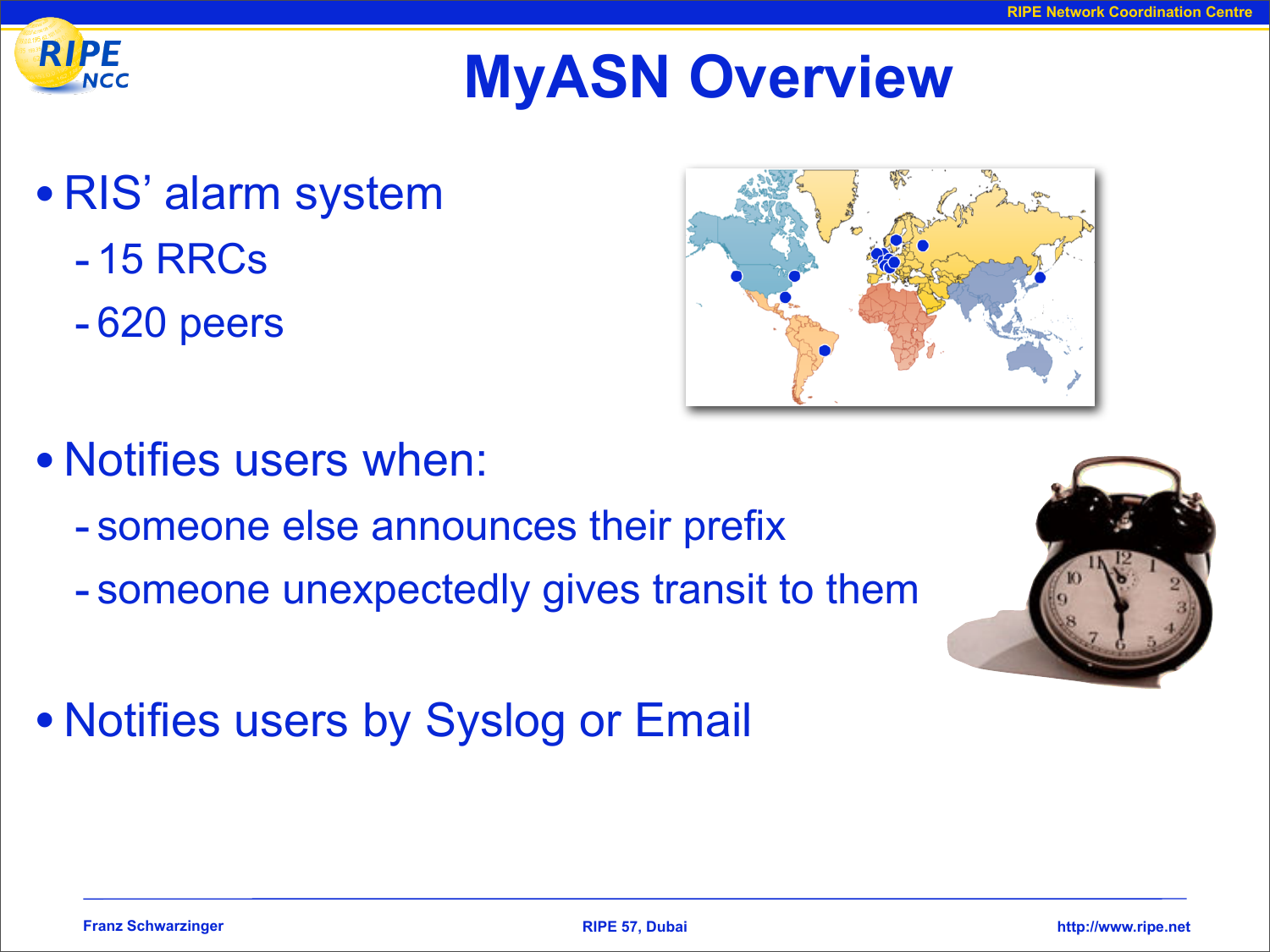

#### **Alarms - Innovation**

# **Innovative three-stage System**

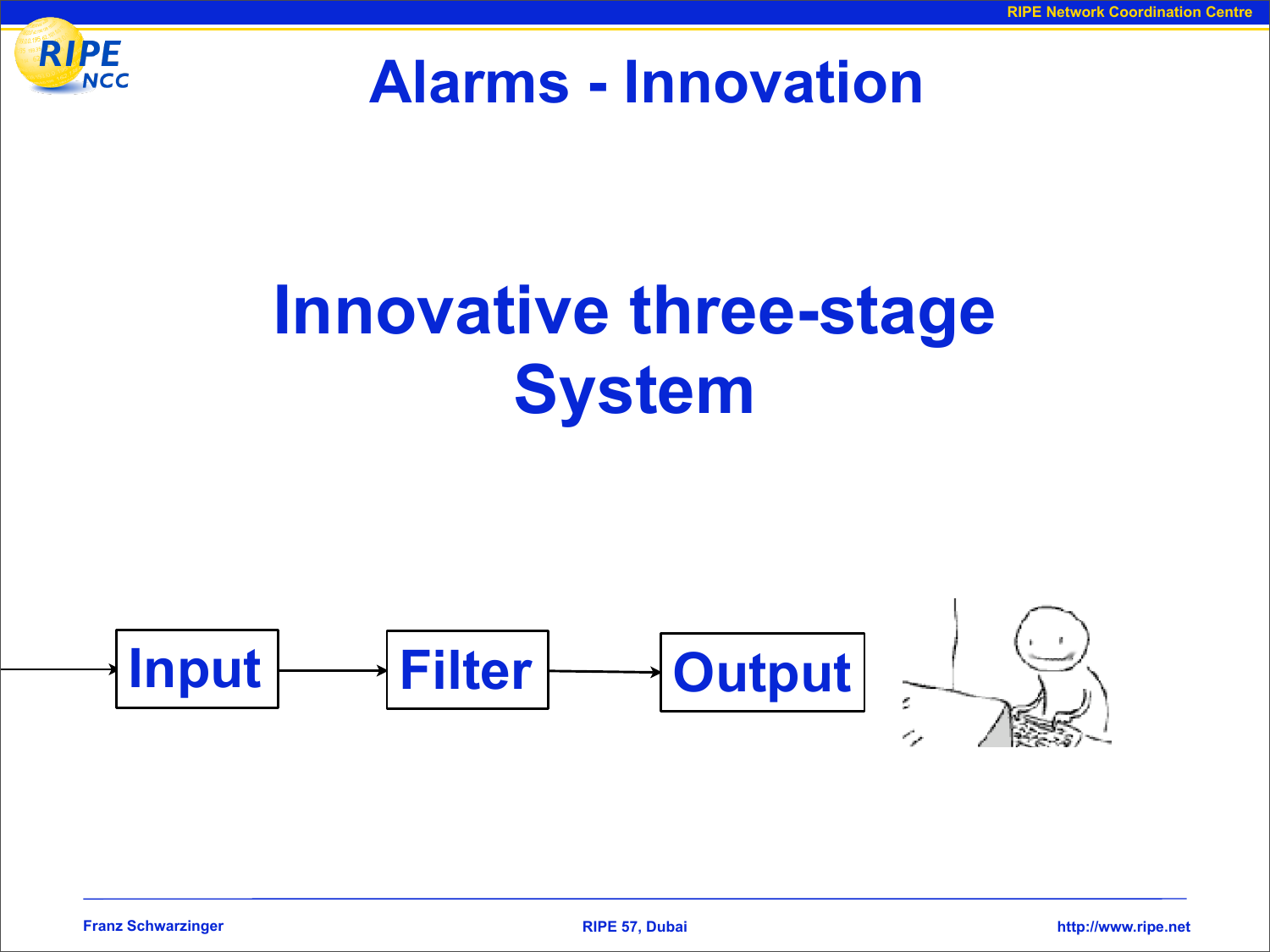

#### **Alarms - Example**

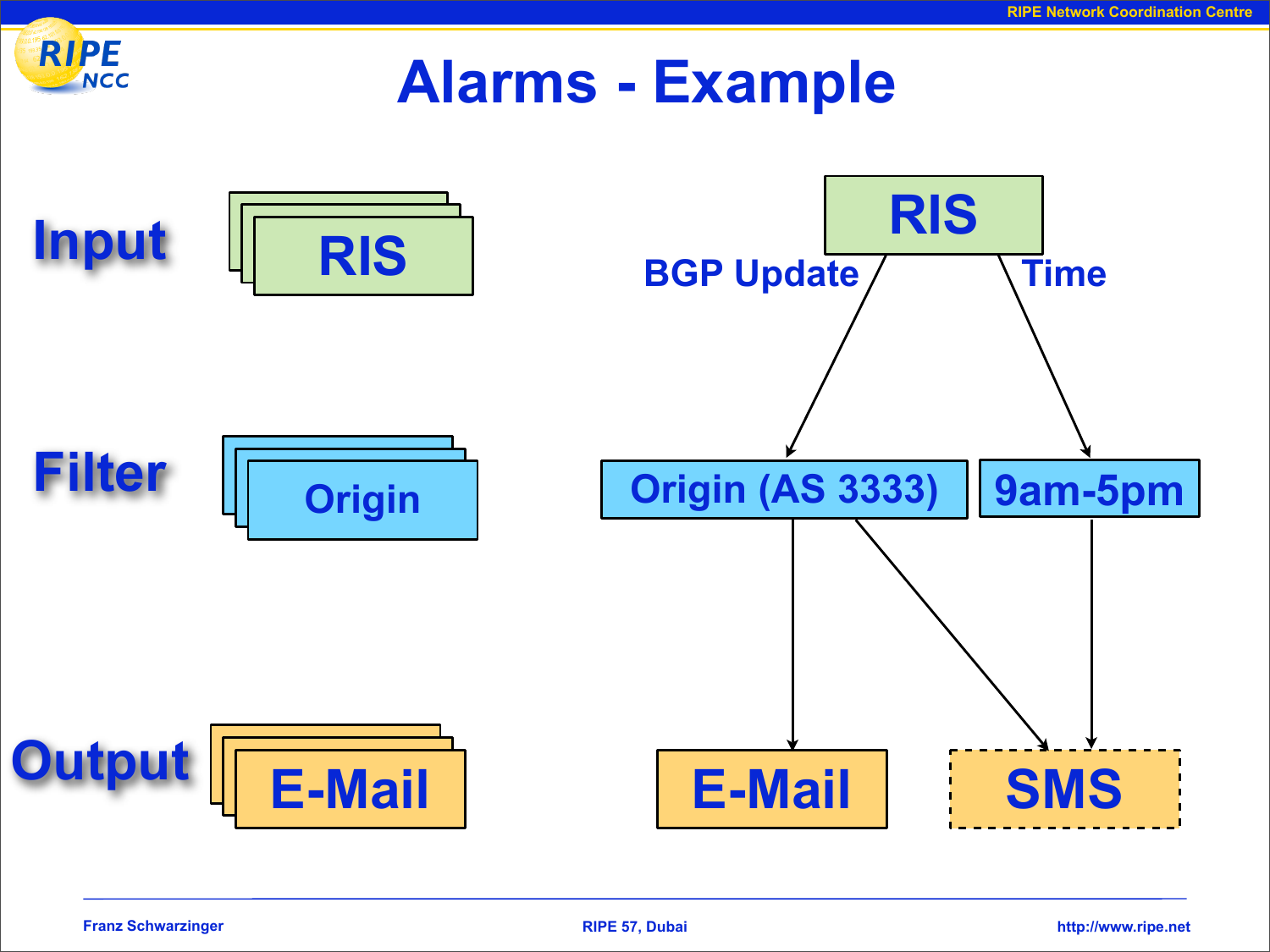

## **The New MyASN**

- IS Alarms available today!
- Unified alarm system for all Information Services
	- Now supports RIS & DNSMON, TTM will follow
	- Full IPv6 support
	- -Possibility for new notification (SMS, Jabber, etc.)
	- Faster response time
- Available at
	- <http://www.ripe.net/is/alarms>
- Migrate your old account:
	- [http://www.ripe.net/is/account/migrate/](http://www.ripe.net/is/security/migrate/)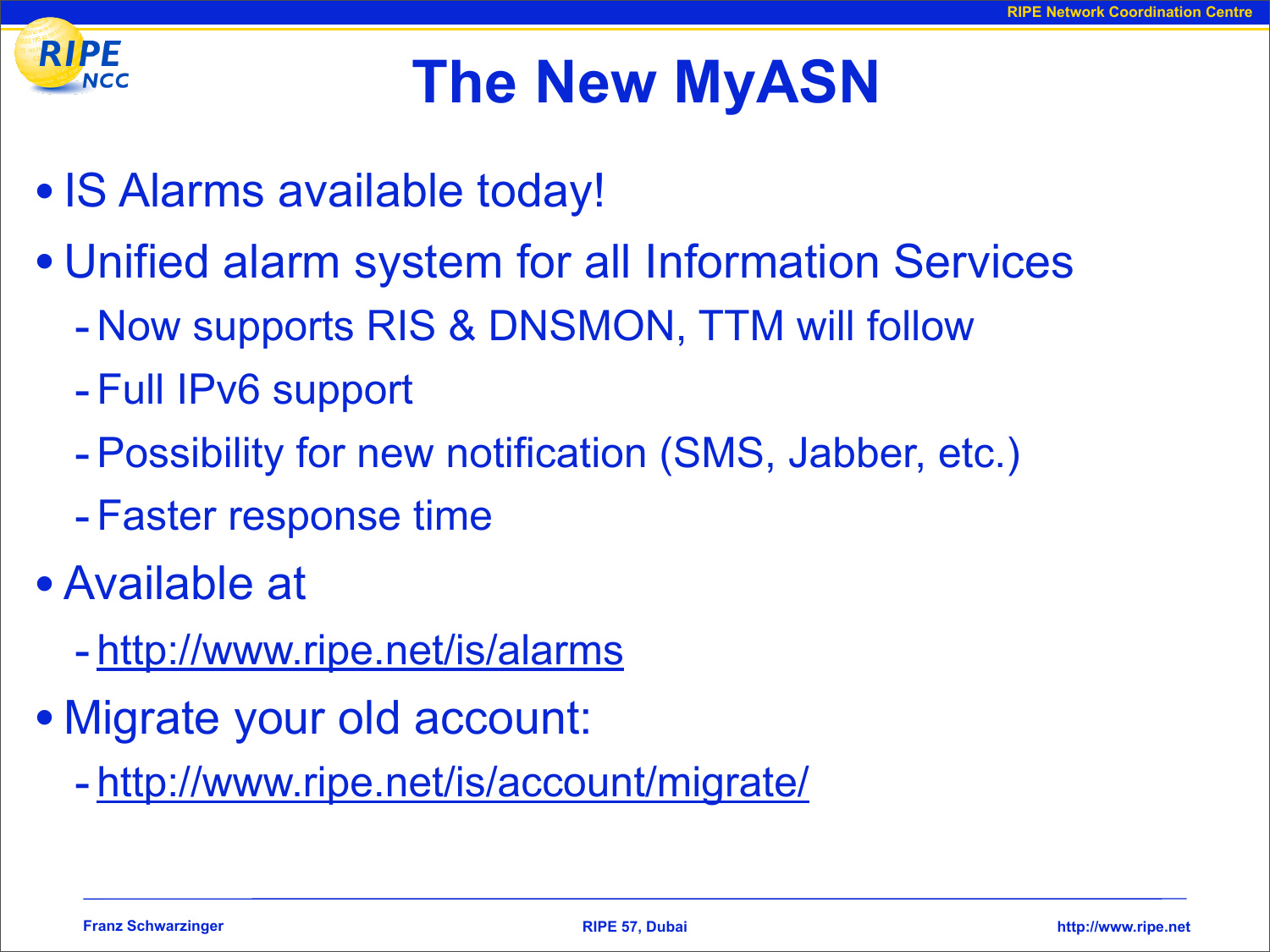

### **Interface Peek**

| <u> Title</u>      | <b>Last Modified</b> | <b>Connector</b> | <b>Active</b> | <b>Edit</b> | View |
|--------------------|----------------------|------------------|---------------|-------------|------|
| <b>Flapping AS</b> | 10/17/08 12:00 PM    | <b>MyASN</b>     |               |             |      |
| Hello World        | 10/16/08 1:49 PM     | <b>MyASN</b>     |               |             |      |

| Title:<br>Select a Preset. |                                                            |        | <b>Example Alarm, MyASN (Monitor Origin AS)</b> |                       |                   |  |
|----------------------------|------------------------------------------------------------|--------|-------------------------------------------------|-----------------------|-------------------|--|
| Preset:                    | Choose One                                                 | $\div$ |                                                 |                       | <b>Parameters</b> |  |
|                            | Eg. AS3456 Origin Changes                                  |        | Prefix 192.0.2.0/24                             |                       |                   |  |
| Output Handlers:           | <b>Email Output Plugin</b>                                 |        | AS Number(s) 3333                               |                       |                   |  |
|                            | Syslog Output Plugin                                       |        | Email Address bitbucket@ripe.net                |                       |                   |  |
|                            |                                                            |        | <b>Message</b>                                  | <b>Triggered</b>      | # of Events       |  |
| Select one or more.        |                                                            |        | <b>O</b> One of your alarms was trig            | 2008-10-16 15:50:47.0 | 4                 |  |
| Activate:                  | Check to activate immediately.<br>$\overline{\phantom{a}}$ |        | One of your alarms was trig                     | 2008-10-16 14:28:02.0 |                   |  |
|                            |                                                            |        | One of your alarms was trig                     | 2008-10-16 15:16:28.0 |                   |  |
| Description:               |                                                            |        | One of your alarms was trig                     | 2008-10-16 17:06:26.0 |                   |  |
|                            |                                                            |        | One of your alarms was trig                     | 2008-10-16 17:37:26.0 |                   |  |
|                            |                                                            |        | $\oplus$ One of your alarms was trig            | 2008-10-16 15:51:18.0 |                   |  |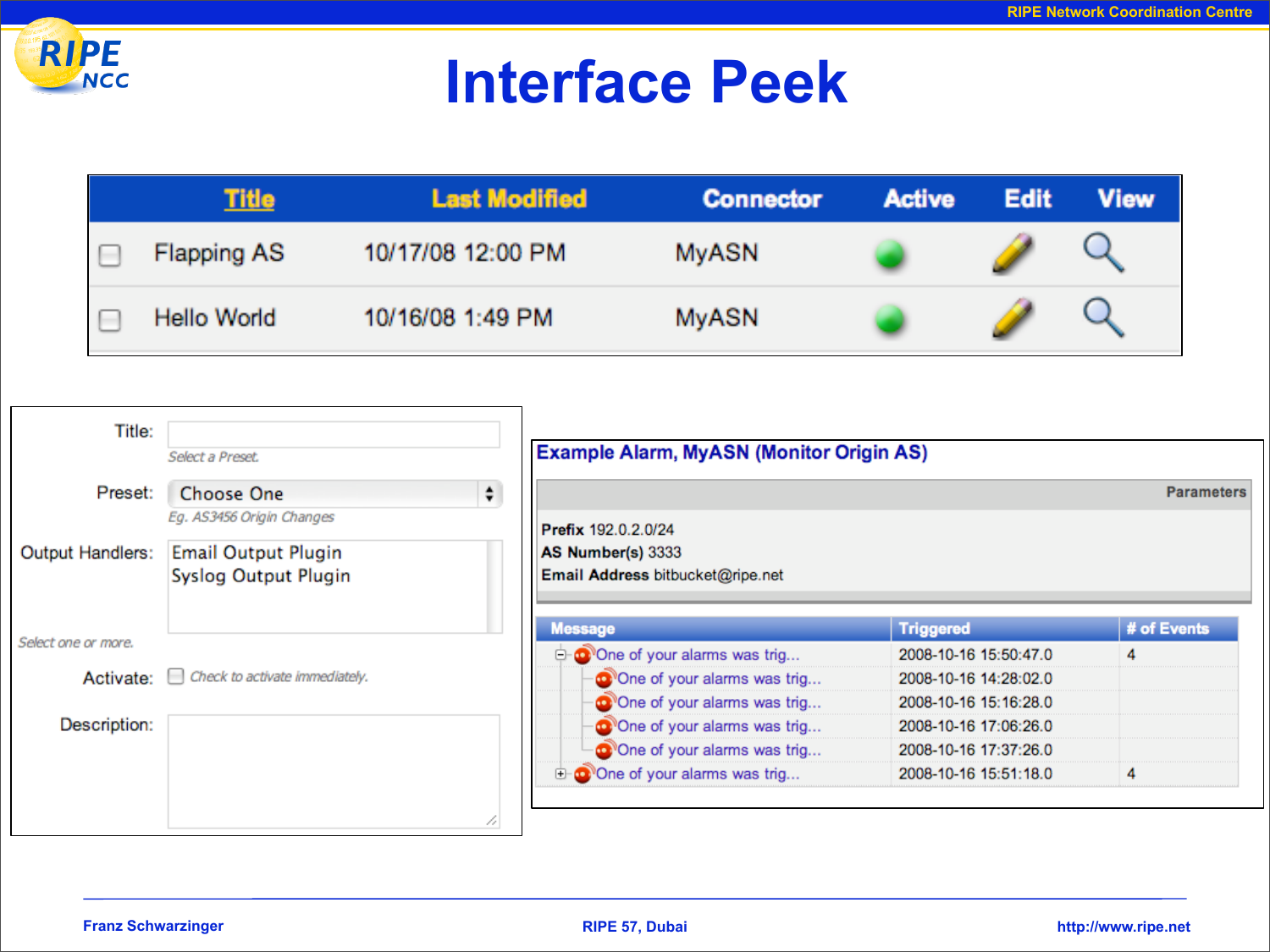

### **Involvement**

- Get in touch with us!
	- Email Information Services: [is-ops@ripe.net](mailto:ttm@ripe.net)
	- Write me an email directly: [franz@ripe.net](mailto:franz@ripe.net)
- Questions to you:
	- How do you like the new interface?
	- -What kind of notifications would you like?
	- -Any other feedback?
- Visit the demo stand!